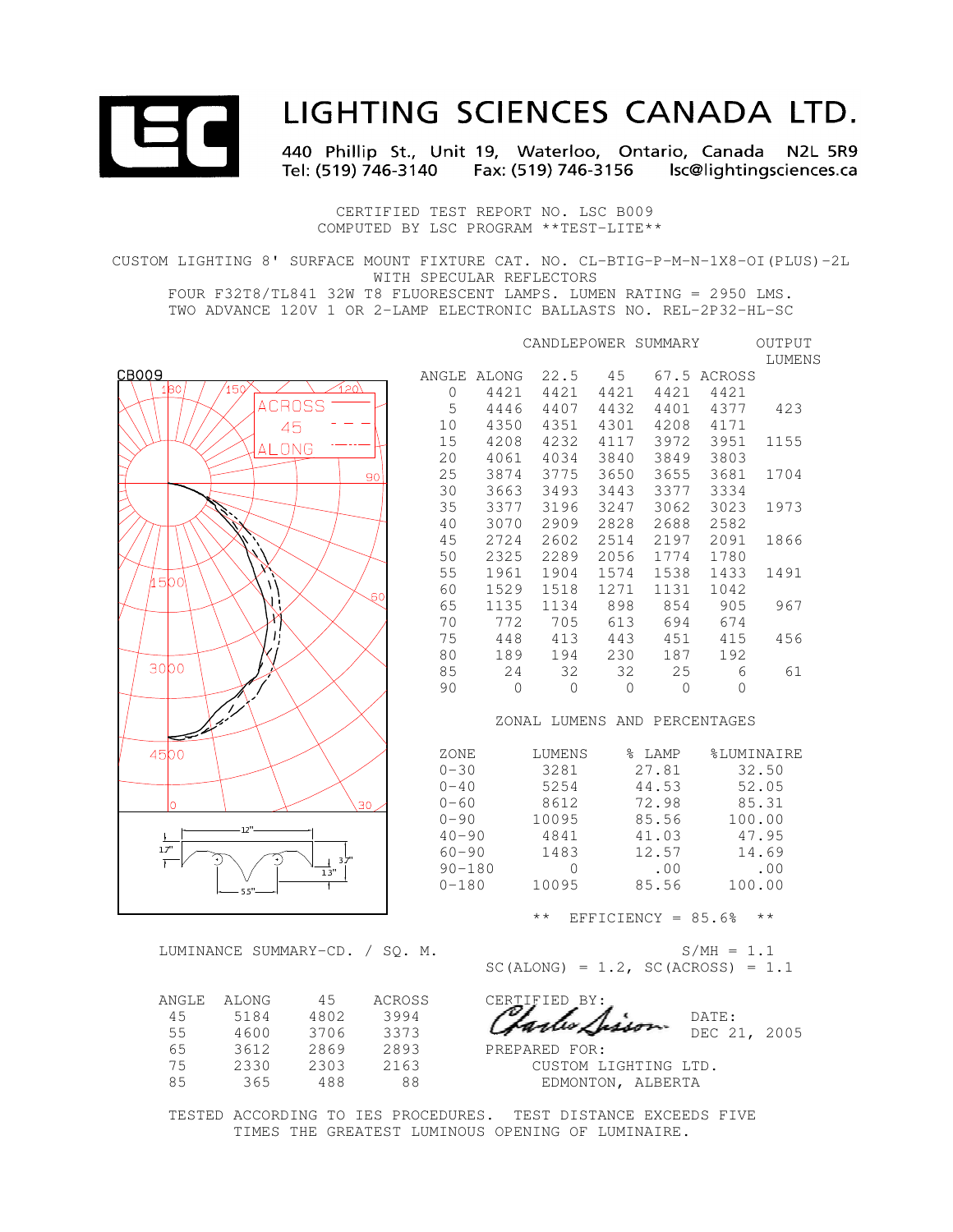## LIGHTING SCIENCES CANADA LTD. 440 PHILLIP ST., UNIT 19 WATERLOO, ONTARIO

 CERTIFIED TEST REPORT NO. LSC B009 COMPUTED BY LSC PROGRAM \*\*TEST-LITE\*\*

CUSTOM LIGHTING 8' SURFACE MOUNT FIXTURE CAT. NO. CL-BTIG-P-M-N-1X8-OI(PLUS)-2L WITH SPECULAR REFLECTORS FOUR F32T8/TL841 32W T8 FLUORESCENT LAMPS. LUMEN RATING = 2950 LMS. TWO ADVANCE 120V 1 OR 2-LAMP ELECTRONIC BALLASTS NO. REL-2P32-HL-SC

## CANDLEPOWER DATA IN 2.5 DEGREE STEPS

| ANGLE     |                |                     | OUTPUT         |         |                |                        |        |
|-----------|----------------|---------------------|----------------|---------|----------------|------------------------|--------|
|           |                | ALONG 22.5          |                |         |                | 45 67.5 ACROSS AVERAGE | LUMENS |
| $\cdot$ 0 | 4421           | 4421                | 4421           | 4421    | 4421           | 4421                   |        |
| 2.5       | 4473           | 4427                | 4412           | 4406    | 4403           | 4421                   |        |
| $5.0$     | 4446           | 4407                | 4432           | 4401    | 4377           | 4413                   | 423    |
| 7.5       | 4399           | 4368                | 4395           | 4326    | 4326           | 4363                   |        |
| 10.0      | 4350           | 4351                | 4301           | 4208    | 4171           | 4280                   |        |
| 12.5      | 4283           | 4277                | 4245           | 4103    | 4042           | 4197                   |        |
| 15.0      | 4208           | 4232                | 4117           | 3972    | 3951           | 4100                   | 1155   |
| 17.5      | 4138           | 4145                | 3956           | 3940    | 3897           | 4014                   |        |
| 20.0      | 4061           | 4034                | 3840           | 3849    | 3803           | 3914                   |        |
| 22.5      | 4007           | 3916                | 3762           | 3729    | 3725           | 3818                   |        |
| 25.0      | 3874           | 3775                | 3650           | 3655    | 3681           | 3714                   | 1704   |
| 27.5      | 3798           | 3623                | 3548           | 3542    | 3496           | 3590                   |        |
| 30.0      | 3663           | 3493                | 3443           | 3377    | 3334           | 3453                   |        |
| 32.5      | 3511           | 3345                | 3378           | 3227    | 3171           | 3323                   |        |
| 35.0      | 3377           | 3196                | 3247           | 3062    | 3023           | 3176                   | 1973   |
| 37.5      | 3209           | 3077                | 3046           | 2886    | 2802           | 3004                   |        |
| 40.0      | 3070           | 2909                | 2828           | 2688    | 2582           | 2813                   |        |
| 42.5      | 2879           | 2758                | 2683           | 2415    | 2288           | 2610                   |        |
| 45.0      | 2724           | 2602                | 2514           | 2197    | 2091           | 2430                   | 1866   |
| 47.5      | 2546           | 2436                | 2295           | 1973    | 1907           | 2233                   |        |
| 50.0      | 2325           | 2289                | 2056           | 1774    | 1780           | 2043                   |        |
| 52.5      | 2138           | 2098                | 1798           | 1658    | 1635           | 1860                   |        |
| 55.0      | 1961           | 1904                | 1574           | 1538    | 1433           | 1678                   | 1491   |
| 57.5      | 1769           | 1717                | 1399           | 1313    | 1219           | 1481                   |        |
| 60.0      | 1529           | 1518                | 1271           | 1131    | 1042           | 1301                   |        |
| 62.5      | 1369           | 1313                | 1133           | 905     | 933            | 1126                   |        |
| 65.0      | 1135           | 1134                | 898            | 854     | 905            | 977                    | 967    |
| 67.5      | 959            | 910                 | 721            | 800     | 783            | 825                    |        |
| 70.0      | 772            | 705                 | 613            | 694     | 674            | 684                    |        |
| 72.5      | 588            | 551                 | 541            | 571     | 565            | 560                    |        |
| 75.0      | 448            | 413                 | 443            | 451     | 415            | 435                    | 456    |
| 77.5      | 298            | 274                 | 339            | 280     | 297            | 298                    |        |
| 80.0      | 189            | 194                 | 230            | 187     | 192            | 200                    |        |
| 82.5      | 94             | 115                 | 113            | 85      | 59             | 98                     |        |
| 85.0      | 24             | 32                  | 32             | 25      | $\sqrt{6}$     | 26                     | 61     |
| 87.5      | $\circledcirc$ | $\circlearrowright$ | $\overline{0}$ | $\circ$ | $\mathsf{O}$   | $\mathbb O$            |        |
| 90.0      | $\circ$        | $\mathsf{O}$        | $\mathbf{0}$   | 0       | $\circledcirc$ | $\overline{0}$         |        |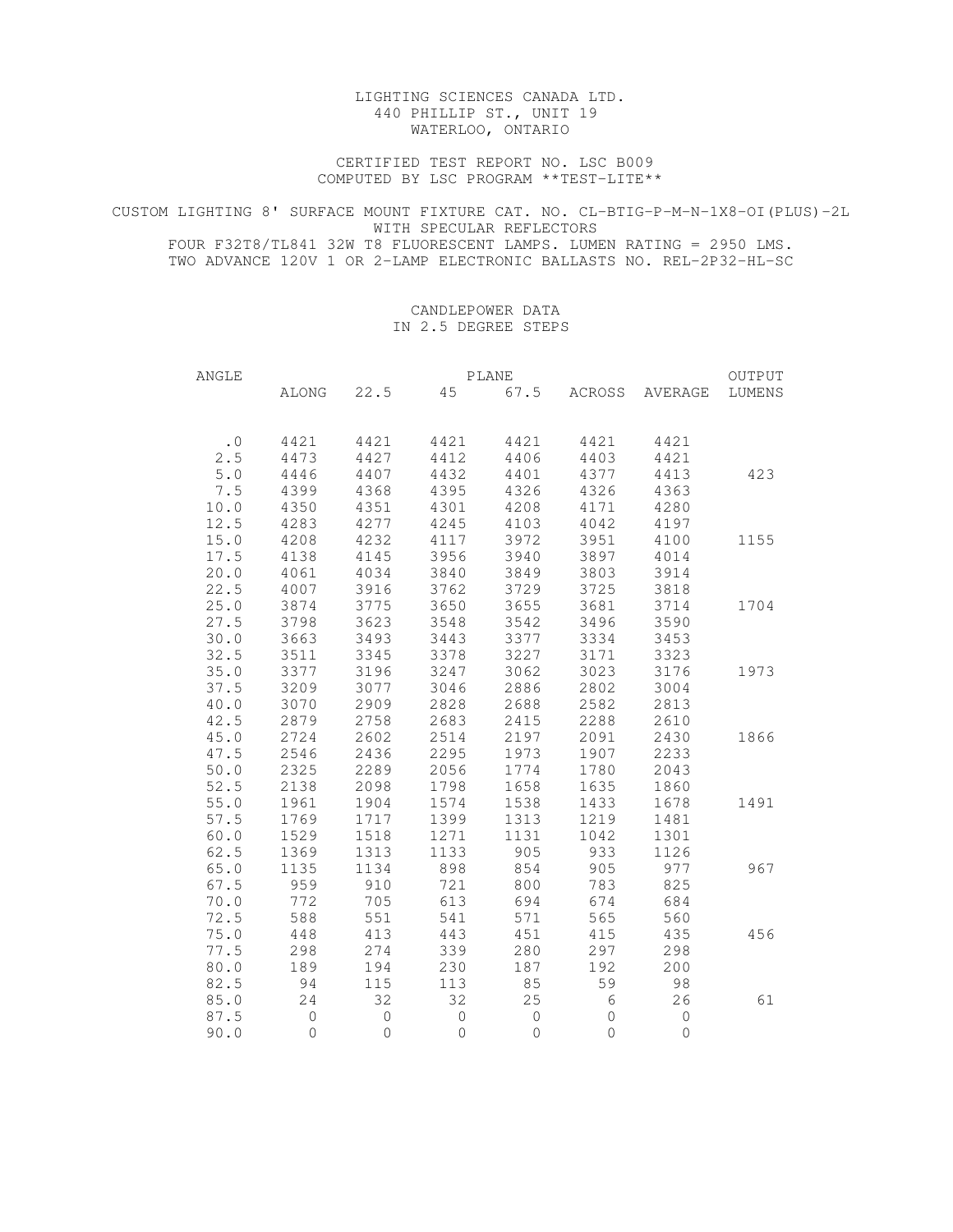## LIGHTING SCIENCES CANADA LTD. 440 PHILLIP ST., UNIT 19 WATERLOO, ONTARIO

## CERTIFIED TEST REPORT NO. LSC B009 COMPUTED BY LSC PROGRAM \*\*TEST-LITE\*\*

CUSTOM LIGHTING 8' SURFACE MOUNT FIXTURE CAT. NO. CL-BTIG-P-M-N-1X8-OI(PLUS)-2L WITH SPECULAR REFLECTORS FOUR F32T8/TL841 32W T8 FLUORESCENT LAMPS. LUMEN RATING = 2950 LMS. TWO ADVANCE 120V 1 OR 2-LAMP ELECTRONIC BALLASTS NO. REL-2P32-HL-SC

## AVERAGE LUMINANCE DATA

CD. / SQ. M. (FOOTLAMBERTS)

| ANGLE        |        | ALONG |        | 22.5  | 45     |       | 67.5   |       | ACROSS |       |  |
|--------------|--------|-------|--------|-------|--------|-------|--------|-------|--------|-------|--|
| $\mathbf{0}$ | 5948(  | 1736) | 5948(  | 1736) | 5948(  | 1736) | 5948(  | 1736) | 5948(  | 1736) |  |
| 30           | 5691(  | 1661) | 5442(  | 1588) | 5363(  | 1565) | 5258(  | 1534) | 5180(  | 1511) |  |
| 40           | 5392(  | 1573) | 5122(  | 1495) | 4972(  | 1451) | 4733(  | 1381) | 4535(  | 1323) |  |
| 45           | 5184(  | 1513) | 4957(  | 1446) | 4802(  | 1401) | 4193(  | 1223) | 3994(  | 1165) |  |
| 50           | 4866(  | 1420) | 4809(  | 1403) | 4304 ( | 1256) | 3723(  | 1086) | 3726(  | 1087) |  |
| 55           | 46000  | 1342) | 4474 ( | 1305) | 3706(  | 1081) | 3618(  | 1056) | 3373(  | 984)  |  |
| 60           | 4113(  | 1200) | 4098(  | 1196) | 3424 ( | 999)  | 3052(  | 890)  | 2804 ( | 818)  |  |
| 65           | 3612(  | 1054) | 3614(  | 1054) | 2869(  | 837)  | 2728(  | 796)  | 2893(  | 844)  |  |
| 70           | 3036(  | 886)  | 2783(  | 812)  | 2416(  | 705)  | 2734(  | 798)  | 2652(  | 774)  |  |
| 75           | 2330 ( | 680)  | 2156(  | 629)  | 2303(  | 672)  | 2353(  | 686)  | 2163(  | 631)  |  |
| 80           | 1461(  | 426)  | 1506(  | 439)  | 1785(  | 521)  | 1447 ( | 422)  | 1489(  | 434)  |  |
| 85           | 365(   | 106)  | 488(   | 142)  | 488(   | 142)  | 389(   | 113)  | 88(    | 25)   |  |

# DETERMINED IN ACCORDANCE WITH CURRENT IES PUBLISHED PROCEDURES